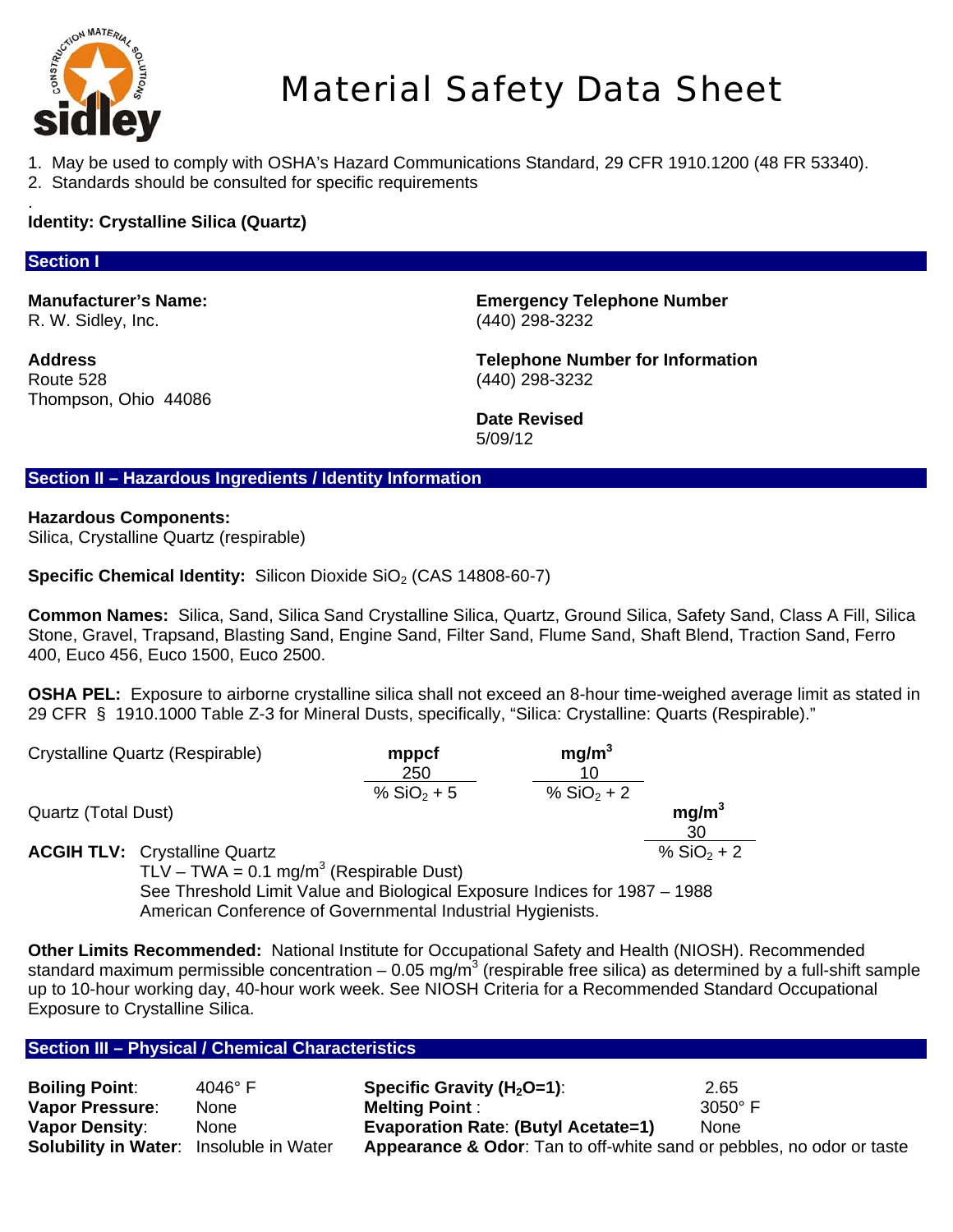| <b>Section IV - Fire and Explosion Hazard Data</b>                                                                                                                                          |           |               |           |           |                                  |                                             |
|---------------------------------------------------------------------------------------------------------------------------------------------------------------------------------------------|-----------|---------------|-----------|-----------|----------------------------------|---------------------------------------------|
| Flash Point (Method Used):                                                                                                                                                                  |           | Non-Flammable |           |           |                                  |                                             |
| <b>Flammable Limits: None</b>                                                                                                                                                               |           | LEL: None     |           | UEL: None |                                  |                                             |
| <b>Extinguishing Media:</b><br>None required, sand may be used as extinguishing media.                                                                                                      |           |               |           |           |                                  |                                             |
| <b>Special Fire Fighting Procedures: N/A</b>                                                                                                                                                |           |               |           |           |                                  |                                             |
| <b>Unusual Fire &amp; Explosion Hazards:</b><br>None, Silica sand may be used to extinguish certain classes of fires.                                                                       |           |               |           |           |                                  |                                             |
| <b>Section V - Reactivity Date</b>                                                                                                                                                          |           |               |           |           |                                  |                                             |
| Stability:                                                                                                                                                                                  | Unstable: |               | Stable: X |           | <b>Conditions to Avoid: None</b> |                                             |
| <b>Incompatibility (Materials to Avoid):</b><br>Contact with powerful oxidizing agents such as fluorine, chlorine trifluoride, manganese trioxide and oxygen difluoride<br>may cause fires. |           |               |           |           |                                  |                                             |
| <b>Hazardous Decomposition or By-products:</b><br>Silica will dissolve in Hydrofluoric Acid and produce a corrosive gas – silicon tetrafluoride.                                            |           |               |           |           |                                  |                                             |
| <b>Hazardous Polymerization:</b>                                                                                                                                                            |           | May Occur:    |           |           |                                  | Will Not Occur: X Conditions to Avoid: None |
| <b>Section VI - Health Hazard Data</b>                                                                                                                                                      |           |               |           |           |                                  |                                             |
| <b>Route(s) of Entry:</b>                                                                                                                                                                   |           |               |           |           |                                  |                                             |
| <b>Inhalation? Yes</b>                                                                                                                                                                      | Skin? No  | Ingestion? No |           |           |                                  |                                             |

## **Health Hazards (Acute and Chronic):**

Prolonged exposure to respirable crystalline quartz may cause delayed (chronic) lung injury (silicosis). Acute or rapidly developing silicosis may occur in a short period of time in heavy exposure in certain occupations such as sandblasters. Silicosis is a form of disabling pulmonary fibrosis which can be progressive and may lead to death.

## **Carcinogenicity:**

**NTP?** No

**IARC Monographs?** Yes

## **OSHA Regulated?** Not as a carcinogen.

IARC Monographs on the Evaluation of the Carcinogenic Risk of Chemicals to Humans (volume 42, 1987) concludes that there is sufficient evidence for the carcinogenicity of crystalline silica to experimental animals, and that there is limited evidence of the carcinogenicity of crystalline silica to humans. IARC Class 2A.

## **Signs and Symptoms of Exposure:**

Undue breathlessness, wheezing, cough, and sputum production.

## **Medical Conditions Generally Aggravated by Exposure:**

Pulmonary function may be reduced by inhalation of respirable, crystalline silica. Also lung scarring produced by such inhalation may lead to a progressive massive fibrosis of the lung (silicosis) which may aggravate other pulmonary conditions and diseases and which increases susceptibility to pulmonary tuberculosis. Progressive massive fibrosis may be accompanied by right heart enlargement, heart failure and pulmonary failure. Smoking aggravates the effect of exposure.

## **Emergency and First Aid Procedures:**

For sand in eyes, wash immediately with water. If irritation persists, seek medical attention. For gross inhalation, remove person immediately to fresh air, give artificial respiration as needed, seek medical attention.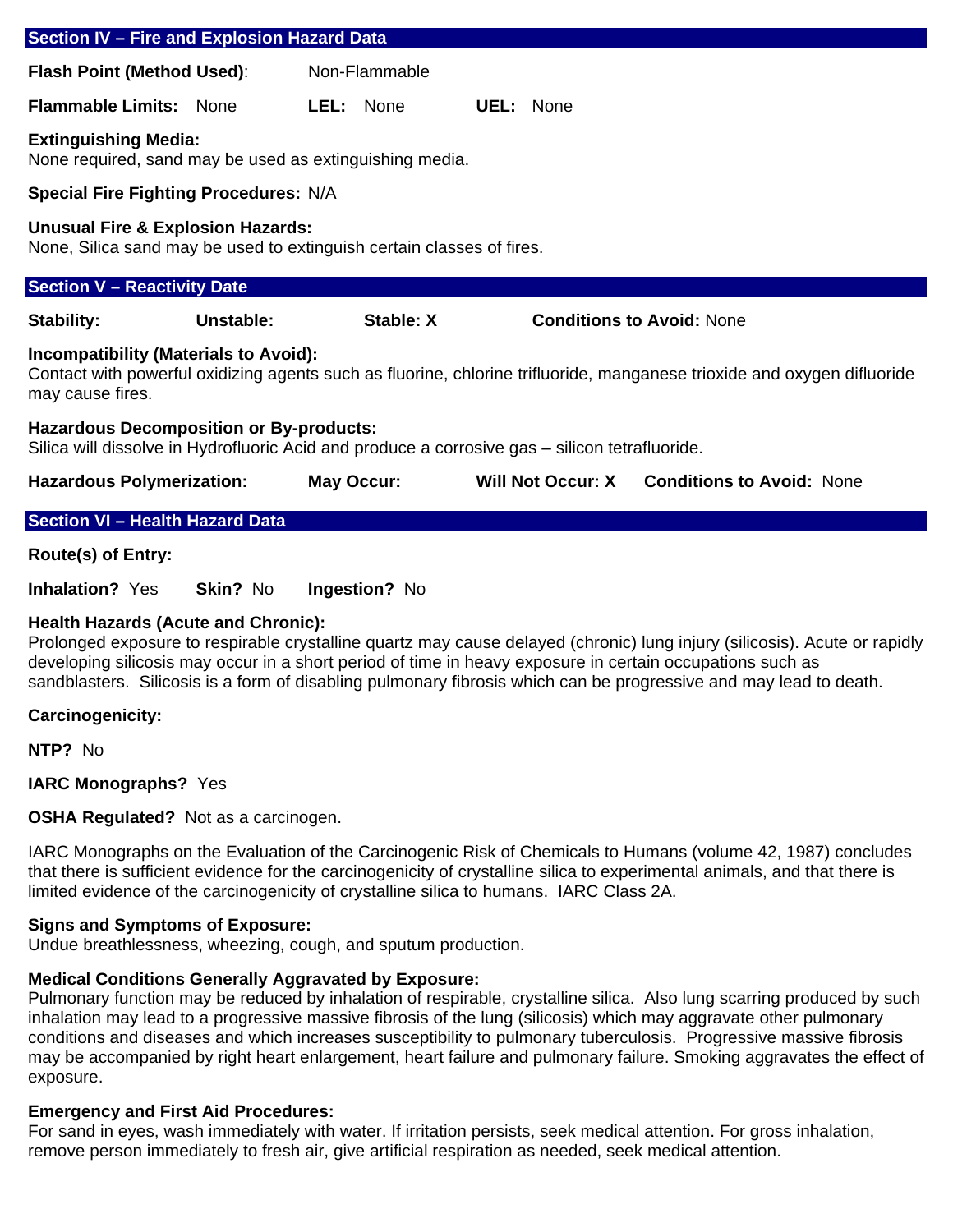## **Section VII – Precautions for Safe Handling and Use**

# **Steps to be taken in case material is released or spilled:**

**Spills:** Use dustless methods (vacuum) and place into closable container for disposal, or flush with water. Do not dry sweep. Wear protective equipment specified below.

# **Waste Disposal Method:**

Dispose in accordance with Federal, State and Local regulations.

# **Precautions to be taken in Handling and Storing:**

Avoid breakage of bagged material or spills of bulk material. See control measures in Section VIII.

# **Other Precautions:**

Use dustless systems for handling, storage, and clean up so that airborne dust does not exceed the PEL. Use adequate ventilation and dust collection. Practice good housekeeping. Do not permit dust to collect on walls, floors, sills, ledges, machinery or equipment. Maintain, clean, and fit test respirators in accordance with OSHA regulations. Maintain and test ventilation and dust collection equipment. Wash or vacuum clothing which has become dusty. See also control measures in Section VIII.

See OSHA Hazard Communication Rule 29 CFR Sections 1910.1200, 1915.00, 1917.28, 1918.90 1926.59, and 1928.21, and state and local worker or community "right to know" laws and regulations. We recommend that smoking be prohibited in all areas where respirators must be used. WARN YOUR EMPLOYEES (AND YOUR CUSTOMERS – USERS IN CASE OF RESALE) BY POSTING AND OTHER MEANS OF HAZARD AND OSHA PRECAUTIONS TO BE USED. PROVIDE TRAINING FOR YOUR EMPLOYEES ABOUT THE OSHA PRECAUTIONS.

See also American Society for Testing and Material (ASTM) standard practice E 1132-86, "Standard Practice for Health Requirements Relating to Occupational Exposure to Quartz Dust."

# **Section VIII – Control Measures**

# **Respiratory Protection (Specify Type)**

The following chart specifies the types of respirators which may provide respiratory protection for crystalline silica.

| <b>CONDITION</b><br><b>Particulate Concentration</b>                         | <b>MINIMUM RESPIRATORY PROTECTION</b>                                                                                                                                                                                                                                                                 |
|------------------------------------------------------------------------------|-------------------------------------------------------------------------------------------------------------------------------------------------------------------------------------------------------------------------------------------------------------------------------------------------------|
| 5 x PEL or less                                                              | Any dust respirator.                                                                                                                                                                                                                                                                                  |
| 50 x PEL or less                                                             | A high efficiency particulate filter respirator with a full face piece. Any supplied<br>air respirator with a full face piece, helmet, or hood. Any self-contained<br>breathing apparatus with a full face piece.                                                                                     |
| 500 x PEL or less                                                            | A powered air-purifying respirator with a high efficiency particulate filter. A Type<br>C supplied-air respirator operated in pressure-demand or other positive pressure<br>or continuous-flow mode.                                                                                                  |
| Greater than 500 x PEL or entry<br>and escape from unknown<br>concentrations | Self-contained breathing apparatus with a full face price operated in<br>pressure-demand or other positive pressure mode.                                                                                                                                                                             |
|                                                                              | A combination respirator which includes a Type C supplied-air respirator with a<br>full face piece operated in pressure-demand or other positive pressure<br>continuous-flow mode and an auxiliary self-contained breathing apparatus<br>operated in pressure-demand or other positive pressure mode. |
| <b>Abrasive Blasting</b>                                                     | Any type CE, supplied-air respirator with a full face piece, hood, or helmet<br>operated in a positive-pressure mode.                                                                                                                                                                                 |
|                                                                              | * Only NIOSH-approved or MSHA-approved equipment should be used.                                                                                                                                                                                                                                      |

## **RESPIRATORY PROTECTION FOR CRYSTALLINE SILICA**

See also ANSI standard Z88.2-1980 "Practices for Respiratory Protection", and standard Z9.4-1984 "Ventilation and Safe Practices of Abrasive Blasting Operations".